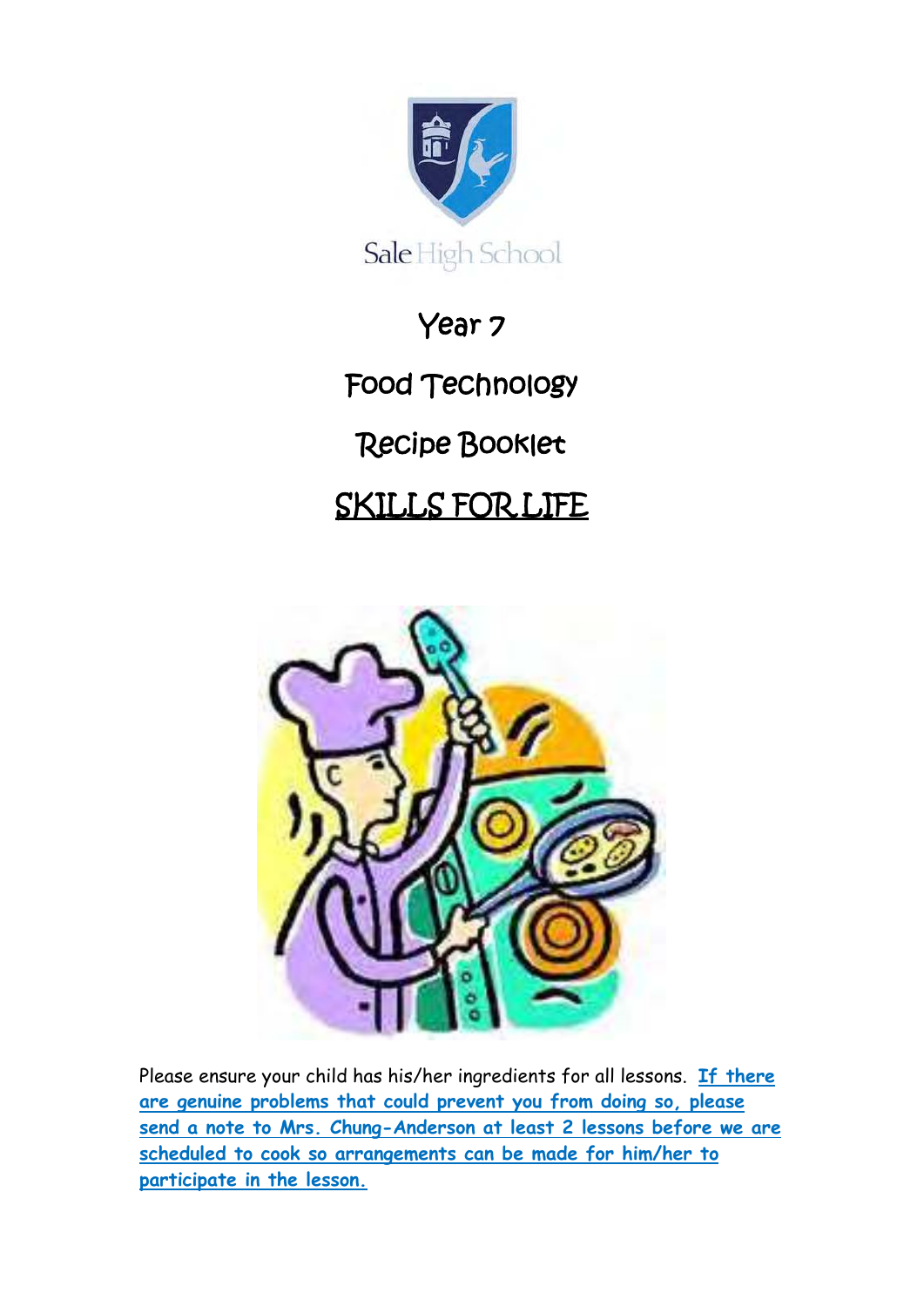**To Parents and Students:** A number of procedures are now in place at school to based on covid safety guidelines to ensure students can engage in lessons safely.

Covid safety policies requiring your support:

- 1. Students will need to *have their ingredients weighed* out and labelled at home. If they can not do this (only in the case of no working scales at home) they must *label their bag with their name* and year group as well as and a note to indicate ingredients will need weighing then hand to the technician on arrival to school.
- 2. Some *ingredients may need to be prepared at home* due to limited time as a result of restrictions. Please check your recipe carefully and do the preparation **indicated in red**.
- 3. Please *do not send in large amounts of ingredients* as we will not have time to prepare these. Please follow the recipes provided.
- 4. *Students must collect their practical work at the end* of the school day, if the forget they must do so no later than the next day as we can not store forgotten dishes/ingredients for longer than 1 day.

5. Students will now follow a *hands up policy when moving around the room to allow for social distancing.*

#### **Other**

**Food hygiene and safety rules will continue to be a priority (see the next page). If you wish to find out what other covid safety procedures are in please visit the schools website under technology. Practical lessons are will be done in year bubbles and shared equipment will be deep cleaned when used between year groups**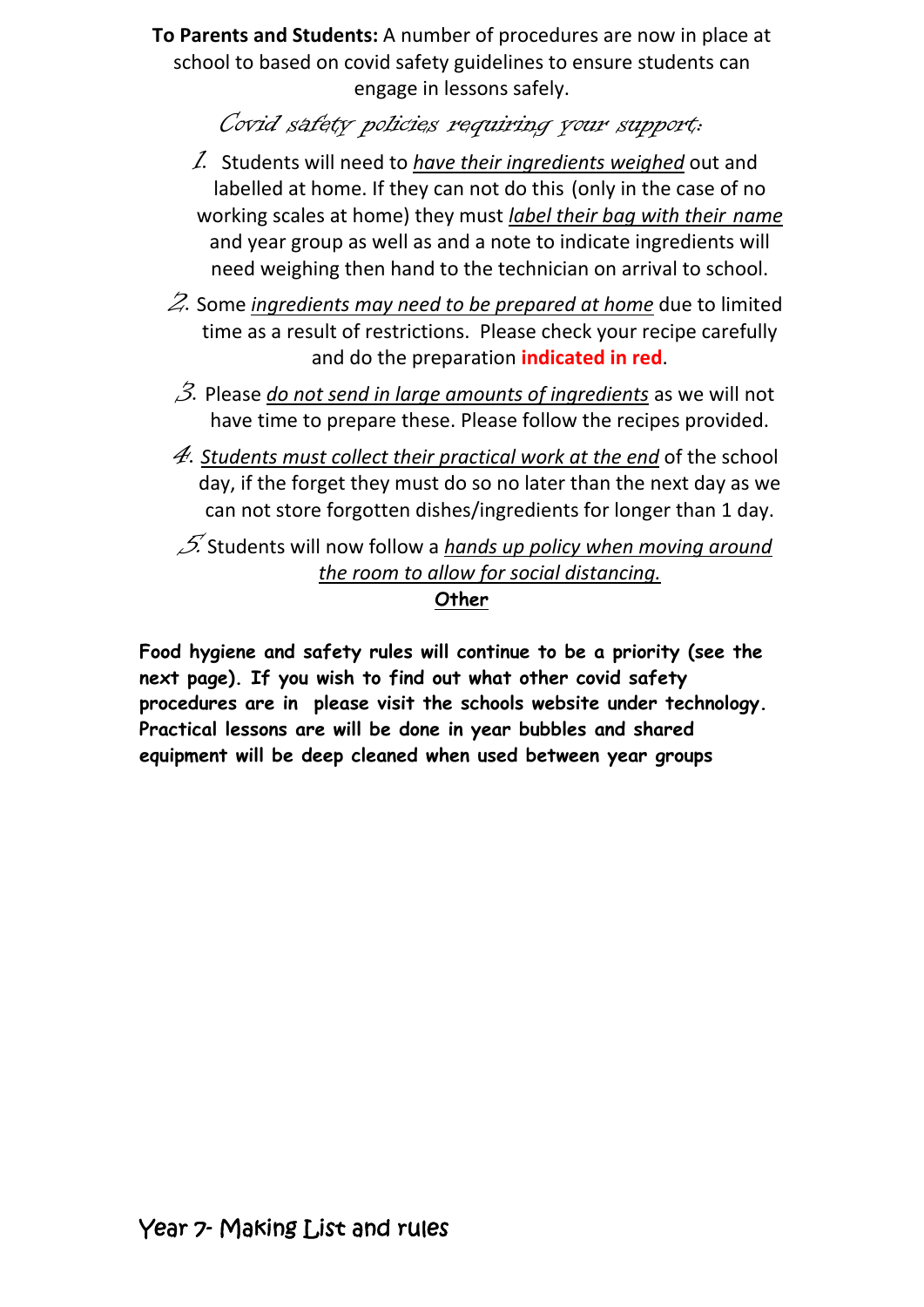Please note that you may reduce the recipe for your child if you feel this is too much but do not increase the amounts. For example you may halve the recipe. It is also a good idea to buy value line products and shop around for cheaper options. I am aware that it can be difficult to purchase ingredients, but the students enjoy making and are taught hygiene rules so these dishes can be eaten at home with the family, as a meal or part of a meal. Please encourage your child to practise what is learnt at home. **Please weigh ingredients at home.**

#### **Note to Students**

All **containers** with ingredients and for taking home finished products must be **clearly labelled with** your **Name and Form. Ingredients must also be taken to the room before registration socially distancing. You are responsible for collecting your finished product and containers after pm registration again socially distancing.** 

# Hygiene and Safety

Use hand sanitizer on entering room 14 where you will leave bags, coats and blazers at your chair.

Always roll up sleeves and wash hands before you begin following hand washing policies.

*Always collect wear a clean apron from the designated class set an*d place this in washing basket after use.

Tie long hair back before entering the Food Tech room. Fill sink with hot soapy water for washing up. After washing up clear drain and wash your sink.

Pick up vegetable peels that may fall on the floor and place in bin. Report any spills immediately.

Store high risk foods (meat, fish, milk cheese, cream etc) in the refrigerator on your arrival to school. Remember not to place hot food in the refrigerator.  $\sqrt{m}$ 

Set up work surface neatly with ingredients and equipment before you begin. Put away any carrier bags.

Tidy as you go and ensure that at the end all equipment used are washed dried, checked by the teacher then packed away.

Most importantly always listen and follow instructions.



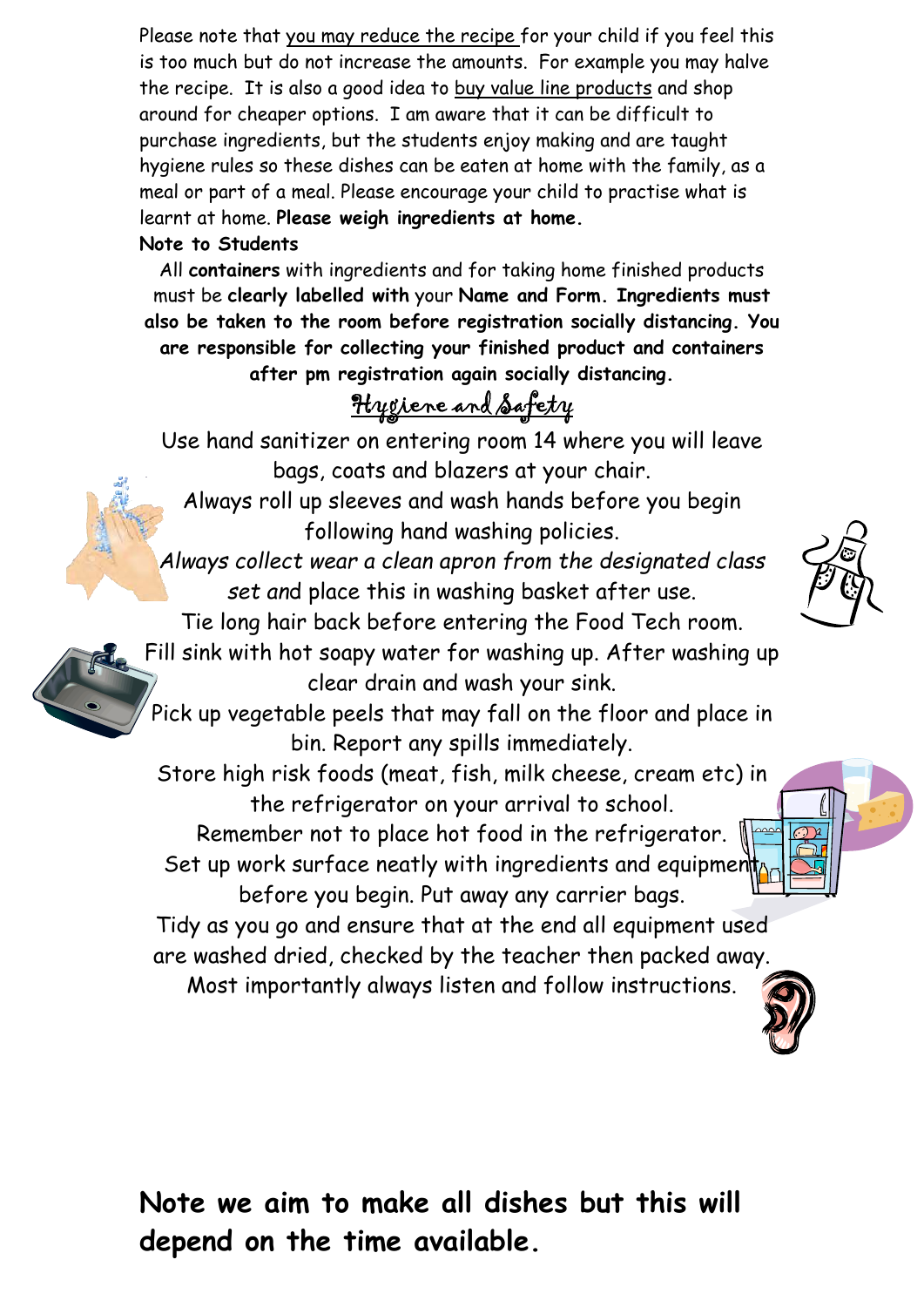## **Fruit Salad**

Your child will choose fruits for this but they should try to use no more than 4 different fruits of different colours along with a small carton of fruit juice. If apple or banana is being used it is best to give them orange juice. **Please also supply a small container with a lid to take the fruit salad home.**

## **Bolognese**

250g minced beef/quorn mince

1 small onion

1 clove garlic

- 1 can chopped tomatoes
- 1 small carrot
- 1 beef/veg stock cube

1tsp tomato puree (provided in school)

Mixed herbs (provided in school)

1tsp Worcestershire sauce (provided in school)

WE WILL NOT COOK THE SPAGHETTI IN SCHOOl**Carrot** 

**Cupcakes (you can halve the recipe to make only 6)** 

175g sugar

100g wholemeal self-raising flour (provided at school)

100g self-raising flour

1 tsp bicarbonate of soda (provided at school)

2 tsp mixed spice(provided at school)

zest 1 orange (**Zest at home) These** 

**are delicious** 

#### **CONTINIUED ON THE NEXT PAGE**





2 eggs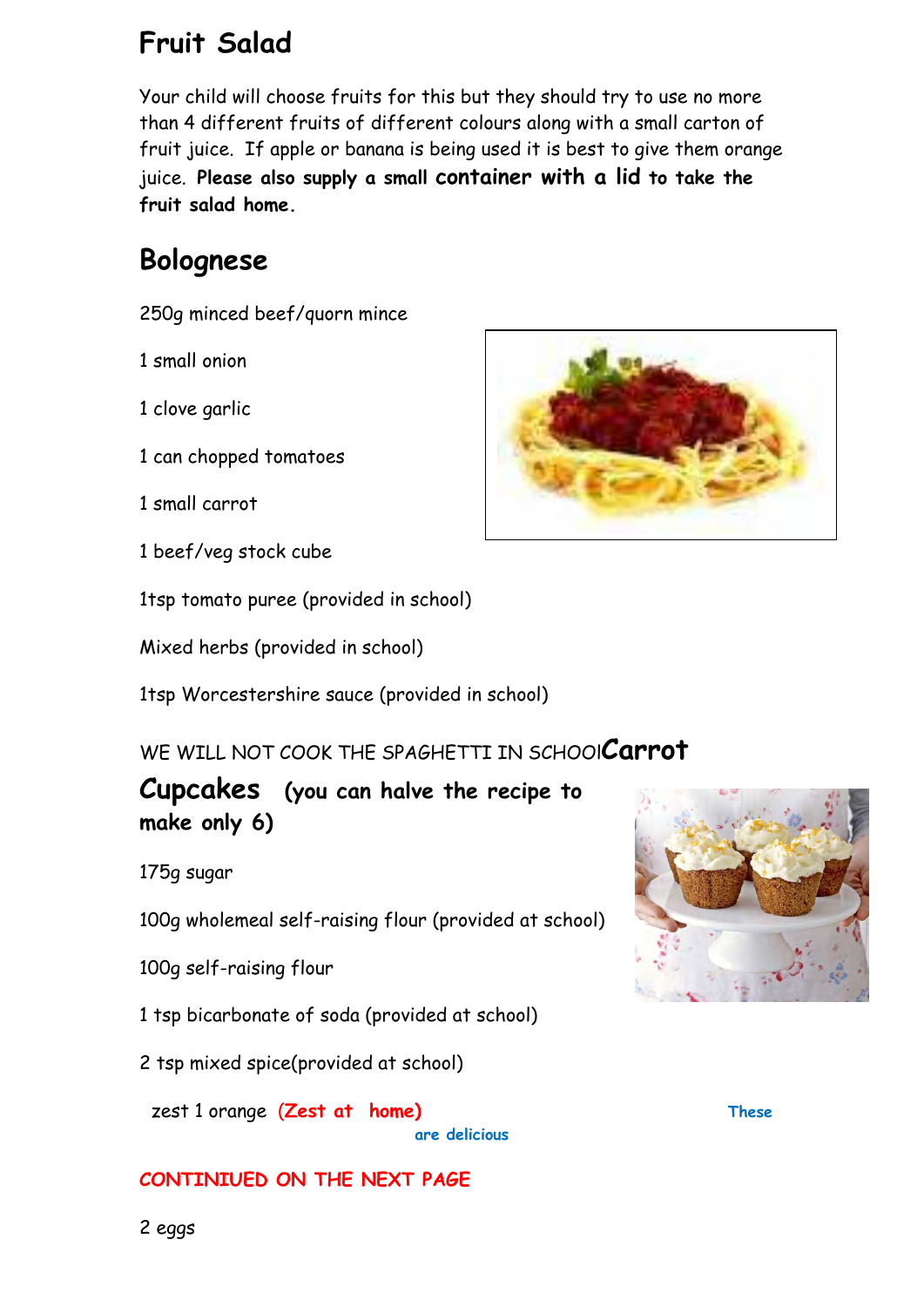150ml sunflower oil (provided at school)

200g carrots , **grated at home.** 

12 muffin cases

#### **Optional-For the yummy icing (Make this at home)**

100g butter, softened

300g soft cheese

100g icing sugar, sifted

1 tsp vanilla extract (provided at school)

### **Container with a lid**

## **Method**

1.Heat oven to 180C/160C fan/gas 4 and line a 12-hole muffin tin with cases. In a large mixing bowl, mix the sugar, flours, bicarbonate of soda, mixed spice and orange zest. Whisk together the eggs and oil, then stir into the dry ingredients with the grated carrot. Divide the mixture between cases and bake for 20-22 mins until a skewer poked in comes out clean. Cool on a wire rack before icing.

2.For the icing, beat the butter until really soft, then beat in the soft cheese, icing sugar and vanilla. Use a palette or cutlery knife to swirl the icing on top of the cakes, then sprinkle with decorations.

### **Rock Cakes (All ingredients will be provided in school for this)**

100g Self Raising flour

50g block margarine/butter

50g Caster sugar

1 egg

2tbsp milk (provided)



Hand full of raisins or sultanas or glace cherries or desiccated coconut

#### **Container with a lid**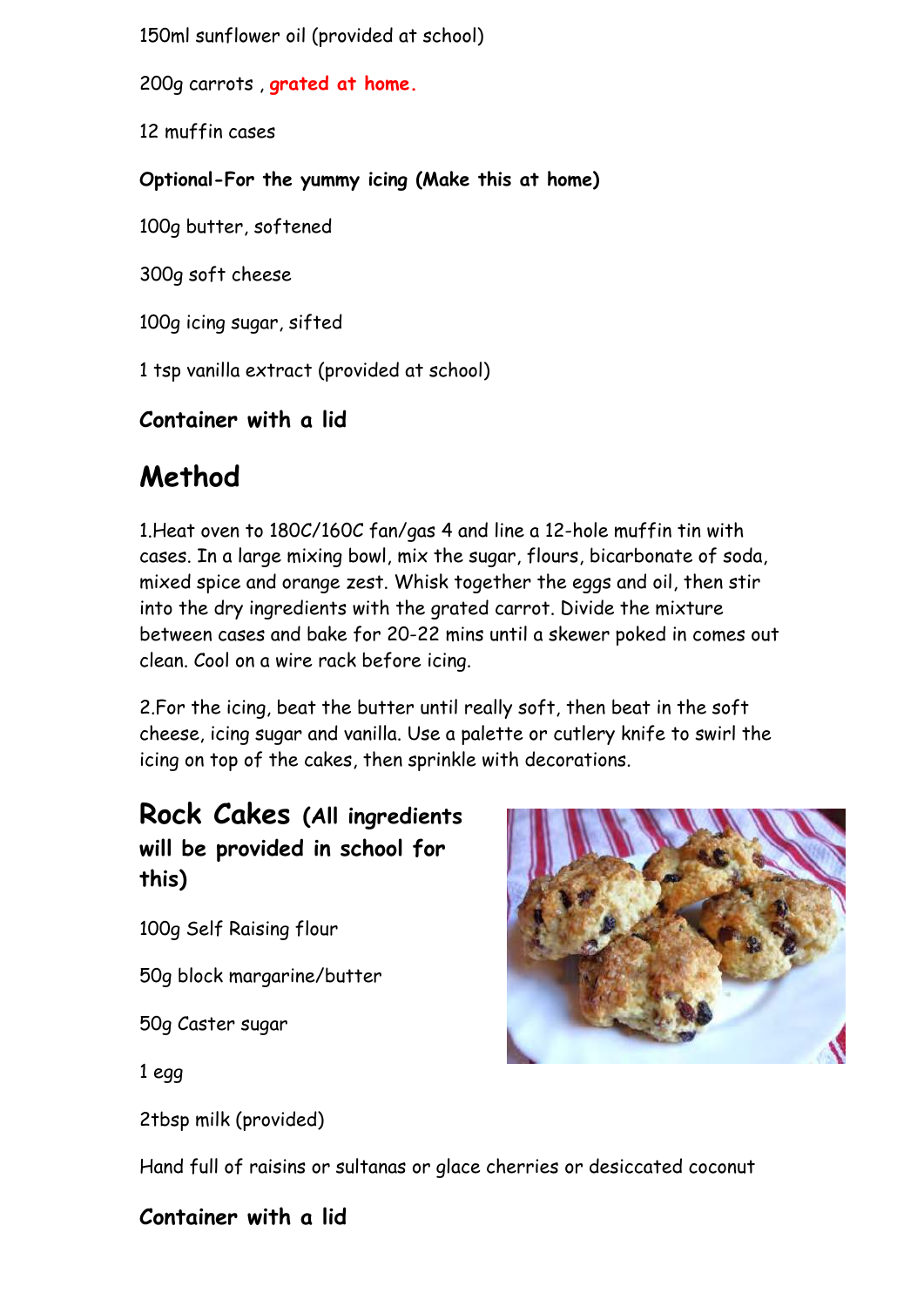## **Michelin star scones**

## **Practical assessment**

Ingredients provided in school for this.

### **Container with a lid**

Salad in a Jar task Students will be learning about how a person's dietary needs affect their food choice. They will make a salad suitable for different cultures/diets.

Most ingredients will be provided.

Your child will need to **bring: 2 different vegetables**, 1 spring onion, a source of protein(cooked chicken/ cheese/tuna/ or based on a culture etc) and **container with a lid.**



# **Chicken kebabs**

- 1- 2 chicken breasts
- $\frac{1}{2}$  green pepper
- $rac{1}{2}$  red pepper
- 1 small onion
- 1 lemon
- 1 or 2 garlic cloves

**Container with a lid**